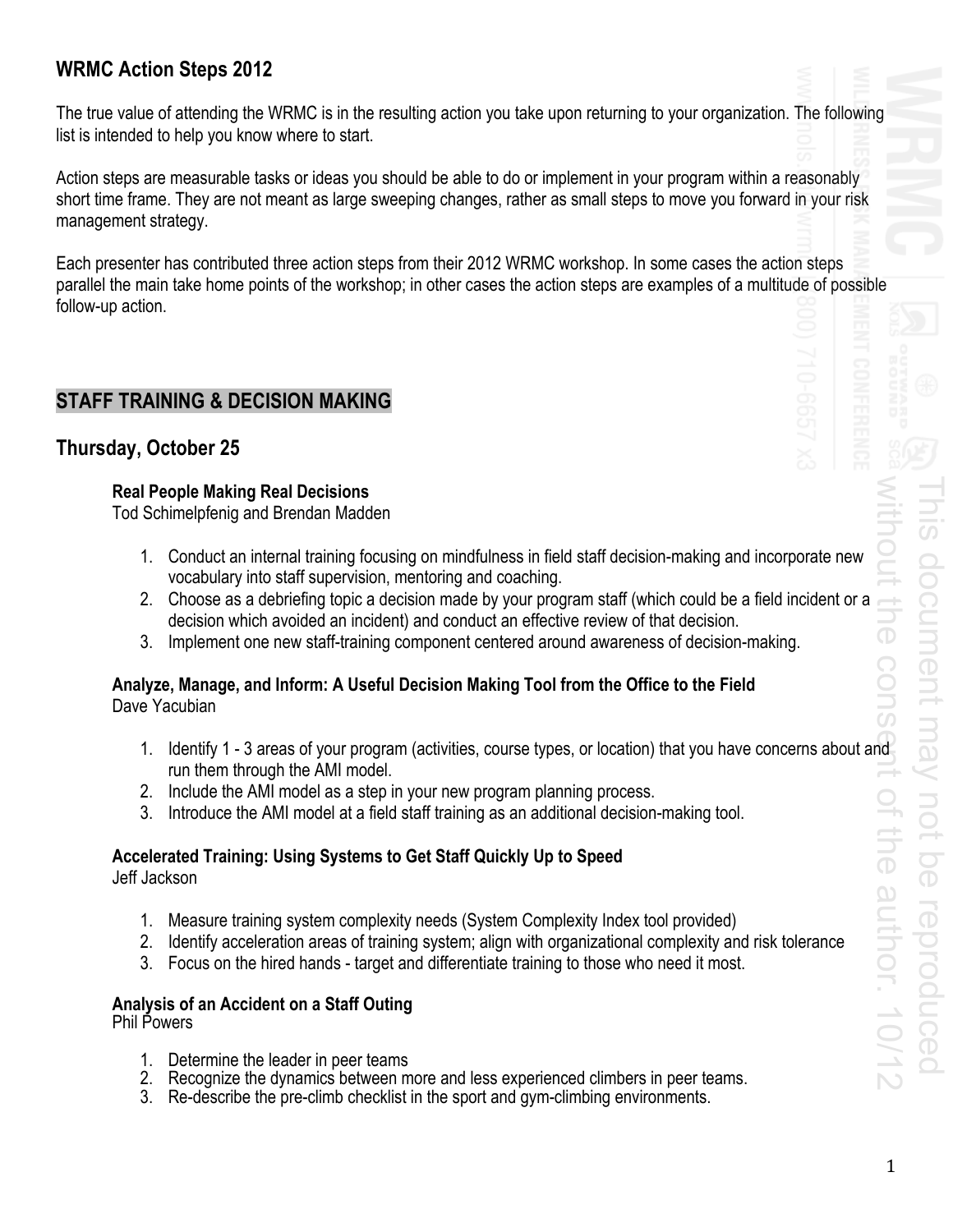## **Friday, October 26**

# **The Phone Interview: Evaluating Candidates From A Distance**

Gates Richards

- 1. Write three qualities of an employee you consider a model in his/her position.
- 2. Pick one interview from your workplace to go home and critique.
- 3. Replace or rewrite three questions from that interview.

#### **Assessing Incident Data for Targeted Training: The Importance of the Near Miss**  Josh Cole and Steve Smith

- 1. To accurately assess their programs, program administrators and senior staff should accurately understand the incident data that they collect, particularly the limitations of that data.
- 2. Programs should use their training resources to focus on teaching instructor judgment and assessment skills with the goal of preventing significant incidents.
- 3. Program administrators can assist the decision-making skills of their staff by providing consistent operational language and tools for assessment and decision-making.

### **Three Plug and Play Staff Training Activities**

Shana Tarter

- 1. Introduce at least one new staff training activity into your program this season.
- 2. Use the value clarification exercise with your administrators and then your instructors to identify areas of difference.
- 3. Use "reverse planning" to improve training and meeting design throughout your organization.

### **Quantifying the Risk in Adventure**

Ross Cloutier

- 1. Use the information included in the WRMC Resources Center to quantify the risk of each of your programs
- 2. Ask one of your land managers if they are currently using these tools
- 3. Create a staff training around one of the models presented in this workshop.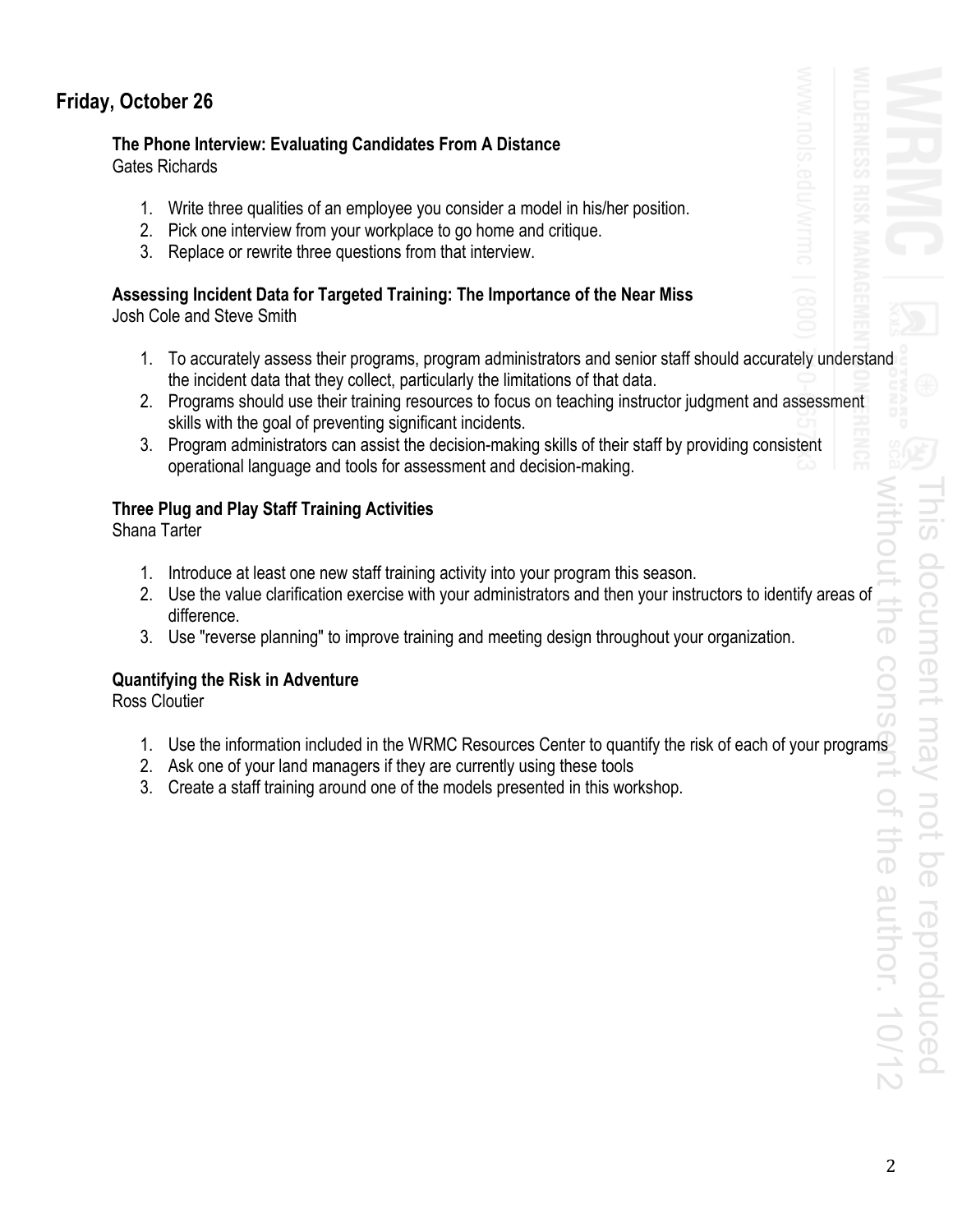## **PROGRAM ADMINISTRATION**

## **Thursday, October 25**

#### **Advocating for Risk in a Risk Averse World**

Christopher Barnes

- 1. Develop you message points to advocate for risk
- 2. Practice advocating for risk, via scenarios applicable to your program
- 3. Reference list of related articles and examples

## **Health, Safety and Security Abroad: A Strategic Approach**

Bill Frederick

- 1. Gauge and critique the appropriate level of risk management for one international program.
- 2. Acquire one resource recommended in the workshop and apply it to your program.

### **Learning from Our Mistakes: Assessing Risk through Data Analysis**

Kurt Simer and Mark Bixby

- 1. Determine the definition of an "incident" for your organization. What needs to be reported? Update your staff training, reporting procedures, and paperwork accordingly.
- 2. Determine your organizational goals for the collection of these reports. Develop a plan to analyze this data.
- 3. Adjust your organizational communication to reflect these goals. Have a plan for putting your new knowledge into action.

#### **Successful Risk Management Committees**

Aram Attarian

- 1. Write a mission statement for your risk management committee that clearly outlines its responsibilities.
- 2. With your rick management committee members conduct a SWOT analysis. Once the analysis is complete, focus efforts on improving the committee's performance and effectiveness.
- 3. If your program does not have a risk management committee, write a mission statement and create a list of qualifications for membership, describe member roles, and expectations. Use this an initial exercise in creating your committee.

## **Friday, October 26**

#### **Two Silos and a Crosswalk**

Rebb Gregg and Catherine Hansen-Stamp

- 1. Consider the application to your program of this "deep grass" and "quick" approach. Does it fit? What would you add to either silo?
- 2. Test some of the elements that you may not have considered previously as a risk management issueadministrative support, or the recording of near misses for example.
- 3. Grade your organization on how it performs in the areas described in both silos.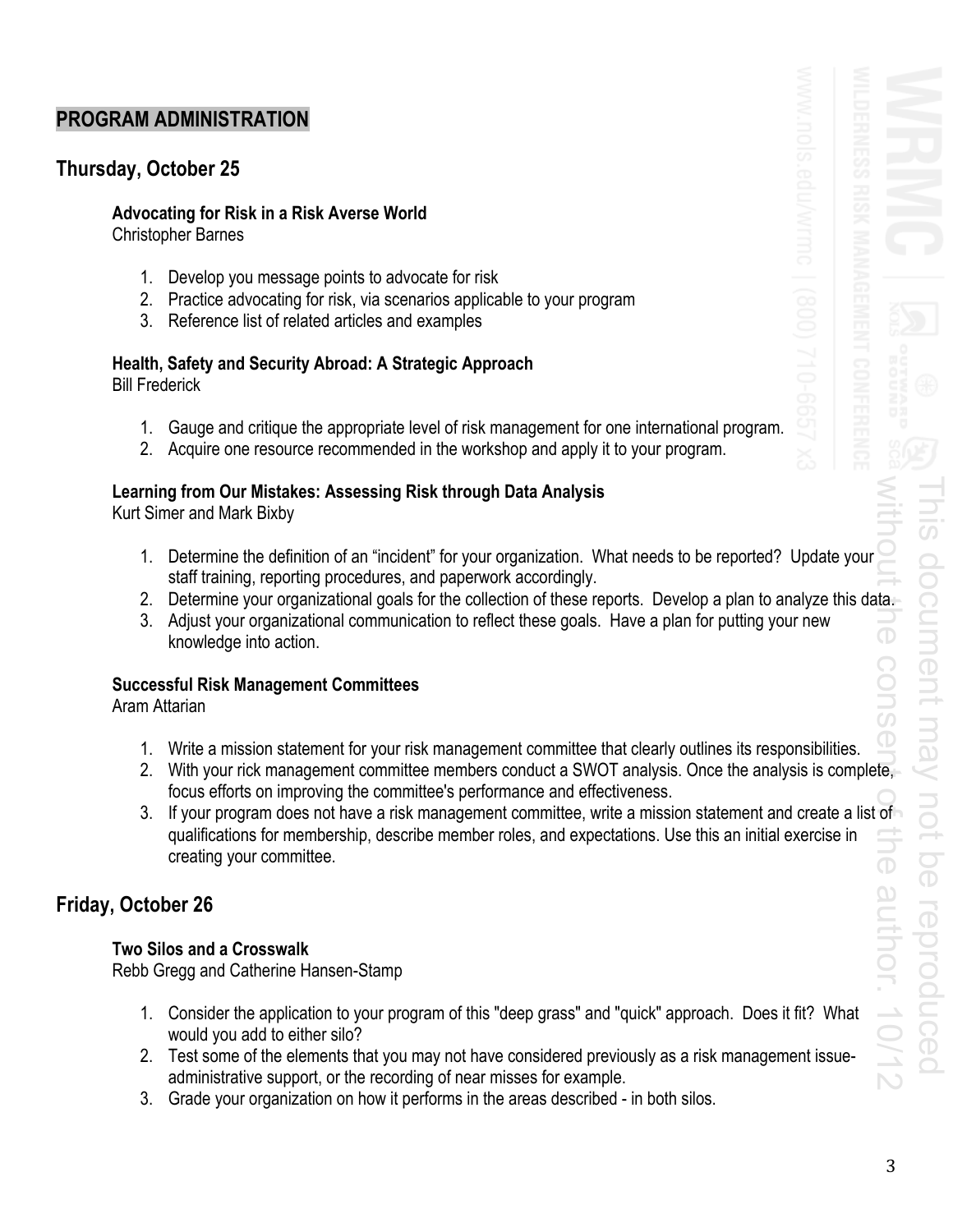#### **Medical Oversight for Wilderness Activities**

Seth Hawkins

- 1. Improve emergency medical care delivered by instructors/leaders by having a medical advisor review and revise your current evacuation protocols.
- 2. Reduce incidence of events requiring medical care by having a medical advisor involved in your medical screening process.
- 3. Improve risk management resources available to program instructors and managers by obtaining a medical advisor, or by including your current medical advisor into more on-site reviews and activity participation.

#### **Managing Risk with Volunteer Leaders**

Alex Kosseff and Melanie MacInnis

- 1. Discuss potential changes in risk management practices with field leaders to obtain valuable input, increase buy-in, and promote universal implementation.
- 2. Brainstorm creative leader training approaches and implement at least 2 new ideas that could improve on the status quo.
- 3. Learn the training and safety approaches at a peer organization and implement 1-2 of their best ideas in your program.

### **Unique Risk Management Issues in Serving Veterans and Military Families in the Outdoors**

Stacy Bare, Kevin Heiner and Jay Satz

- 1. Create a staff training that gives application managers the tools necessary to effectively screen veterans and service members for program participation.
- 2. Expand medical questionnaire to fully capture issues relating to post traumatic stress (PTS) and traumatic brain injury regardless of applicants military affiliation.
- 3. Create a 30 minute staff training highlighting and providing resources for these three things: a. Basic literacy of military rank and force structure; b. Conversations and questions to encourage and avoid; c. Increased understanding of the value veterans and service members bring to courses.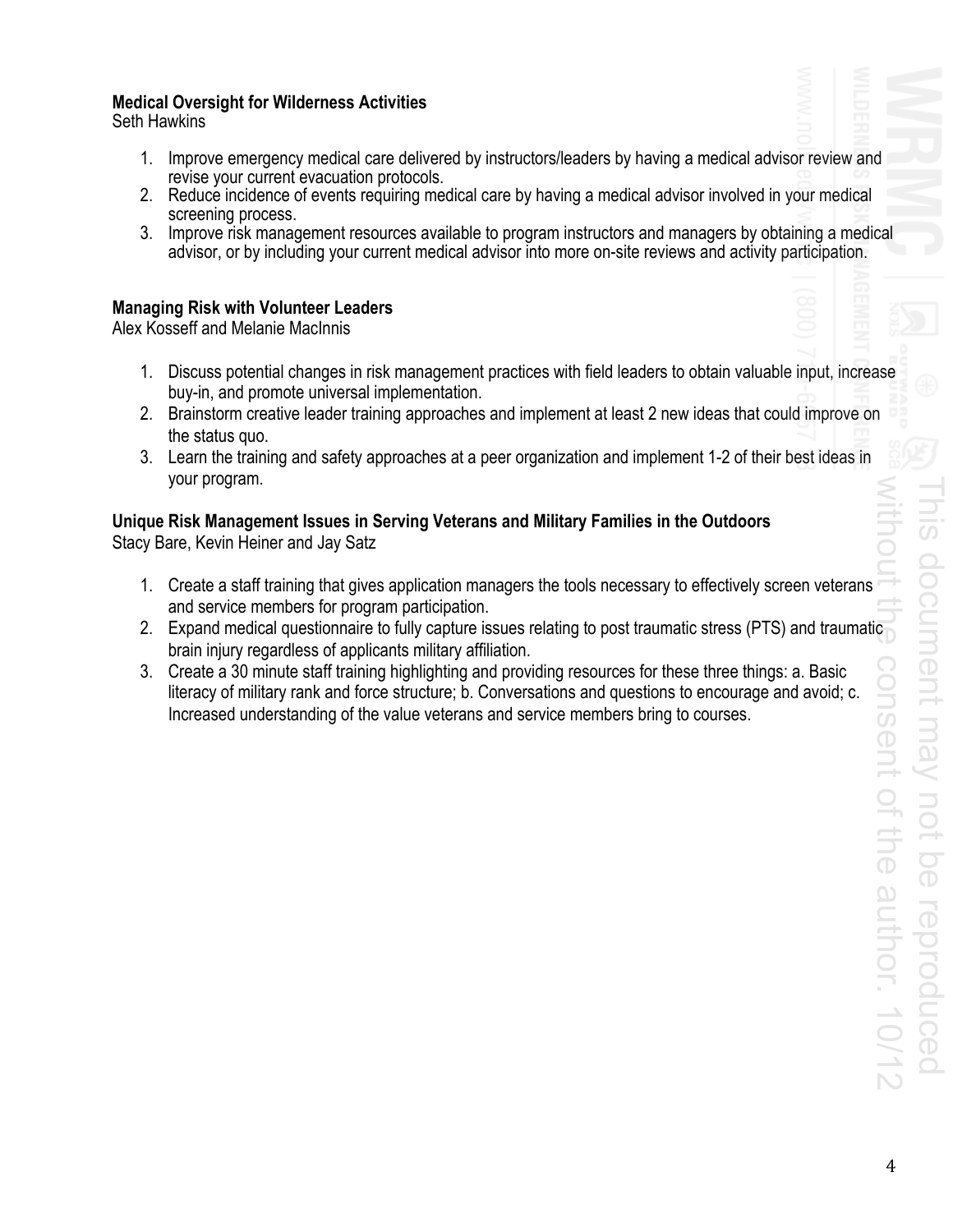## **FIELD PRACTICES**

## **Thursday, October 25**

**Do You Know What Your Staff Doesn't Know? Cultural Competence and Risk Management**  Robin Chiles and Jenni Conrad

- 1. Assess your organization for its current level of cultural competency using the model given, including your staff/volunteers who work in the field.
- 2. Define cultural competency with your staff/volunteers during their training, including specific areas of organizational strength and areas to focus for growth.
- 3. Find 3 areas or examples of relevant connection for your organization/staff between cultural competency and risk management to share and discuss as part of your staff/volunteer training.

#### **The First 72 Hours: Creating a Culture of Risk Awareness**

Susie Caldwell Rinehart and Chris Yager

- 1. Identify the key risks associated with a specific program and formulate strategies for proactively mitigating those risks during the first 72 hours of the program start. If applicable, consider risks unique to international program orientations.
- 2. In the workshop (and on the WRMC Resources page) we provide a sample risk management rubric for planning the first 72 hours of a program. Based on this template, outline a program-specific orientation guideline for the first 72 hours of your program.
- 3. Take one action to create a culture of risk awareness that proactively lays the foundation for risk conscious staff, students, and groups.

#### **Wilderness Medicine: Current Topics**

Tod Schimelpfenig

- 1. Review whether your staff medical certification requirements are matched to your needs and the context of your programs.
- 2. Review your annual staff training to determine if you need to provide ongoing medical training.
- 3. Review your medical protocols to determine if they match the current recommendations for WFA or the WFR Scope of Practice.

### **Systems Analysis of Led Outdoor Activity Accidents: Development of a New Accident and Injury Data System**

Paul Salmon

- 1. Review your organizations accident and near miss reporting and analysis systems and question whether appropriate data is currently being collected and analysed in-line with contemporary accident causation models.
- 2. Re-analyse a sub-set of incidents using the systems analysis framework presented. Use the outputs to communicate the systems analysis philosophy throughout your organization.
- 3. Consider, with others in your organization, the benefits associated with contributing data to an International accident and near miss database such as UPLOADS.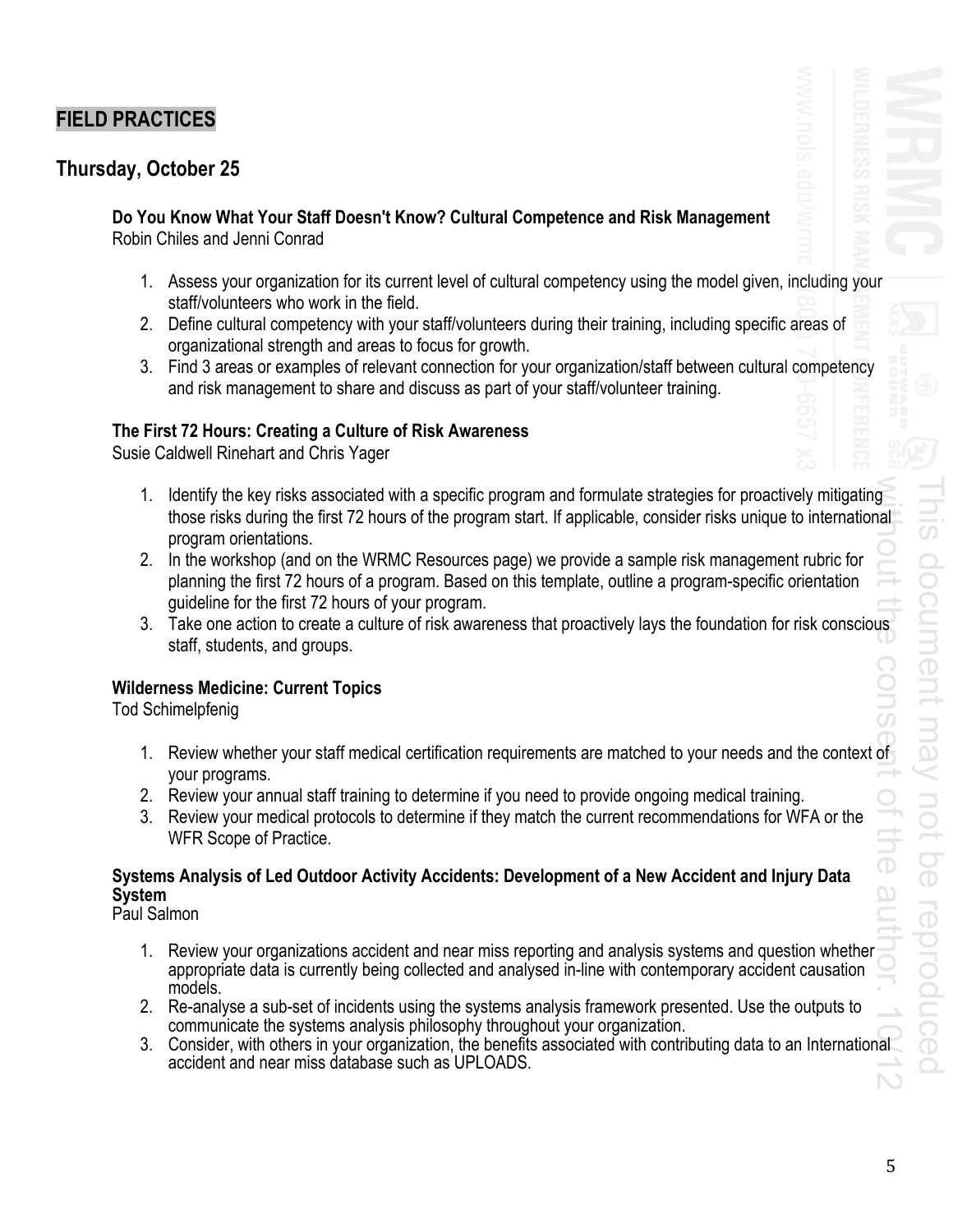## **Friday, October 26**

#### **The Risk Management of Teaching and Practicing Advanced Climbing Skills with Students**  Anna Haegel

- 1. Return home and analyze the discussed components to see if adopting advanced skills for students is an appropriate step for your program. Develop clear steps in 3 of the areas to accomplish in the next year of your program.
- 2. Work with other employees and administration to develop a written progression with measurable benchmarks for students' advancement in each skill.
- 3. Develop clear, written expectations for the qualifications and experience level for a lead instructor in your climbing program.

#### **Accidents in Outdoor Pursuits: Assessment and Prevention Approaches**

Jed Williamson and Aram Attarian

- 1. Introduce the Meyer/Williamson Accident Matrix into staff training.
- 2. Use the matrix to analyze a previous accident within your organization.
- 3. Design one method, such as a sentence added to your first-day orientation that informs participants of their responsibility in managing their own risk and that of others in the group.

#### **Swiftwater Rescue 101**

Nate Ostis

- 1. Analyze present pre-trip briefing format and make an intentional decision as to what needs to be added, deleted, or modified to meet the needs of managing the risk on the specific rivers you travel on.
- 2. Incorporate hands-on experience with river rescue skills during each course briefing this year.
- 3. Design and implement a review process so staff can formally address their concerns as it relates to risk in the river environment.

#### **Practices for Traveling in Bear Habitat**

Katie Baum Mettenbrink

- 1. Evaluate your bear practices using the Bear Awareness Triangle. Determine whether your staff have the tools to accurately assess conditions in each area of the triangle.
- 2. Pick one question in each area of the triangle that you can help your staff answer more effectively, and address those questions in your next staff training.
- 3. Determine whether staff or students could encounter red-light bear safety conditions on your program. Identify examples of green-, yellow- and/or red light bear safety conditions that could be encountered on your program, and consider whether your practices appropriately match potential conditions.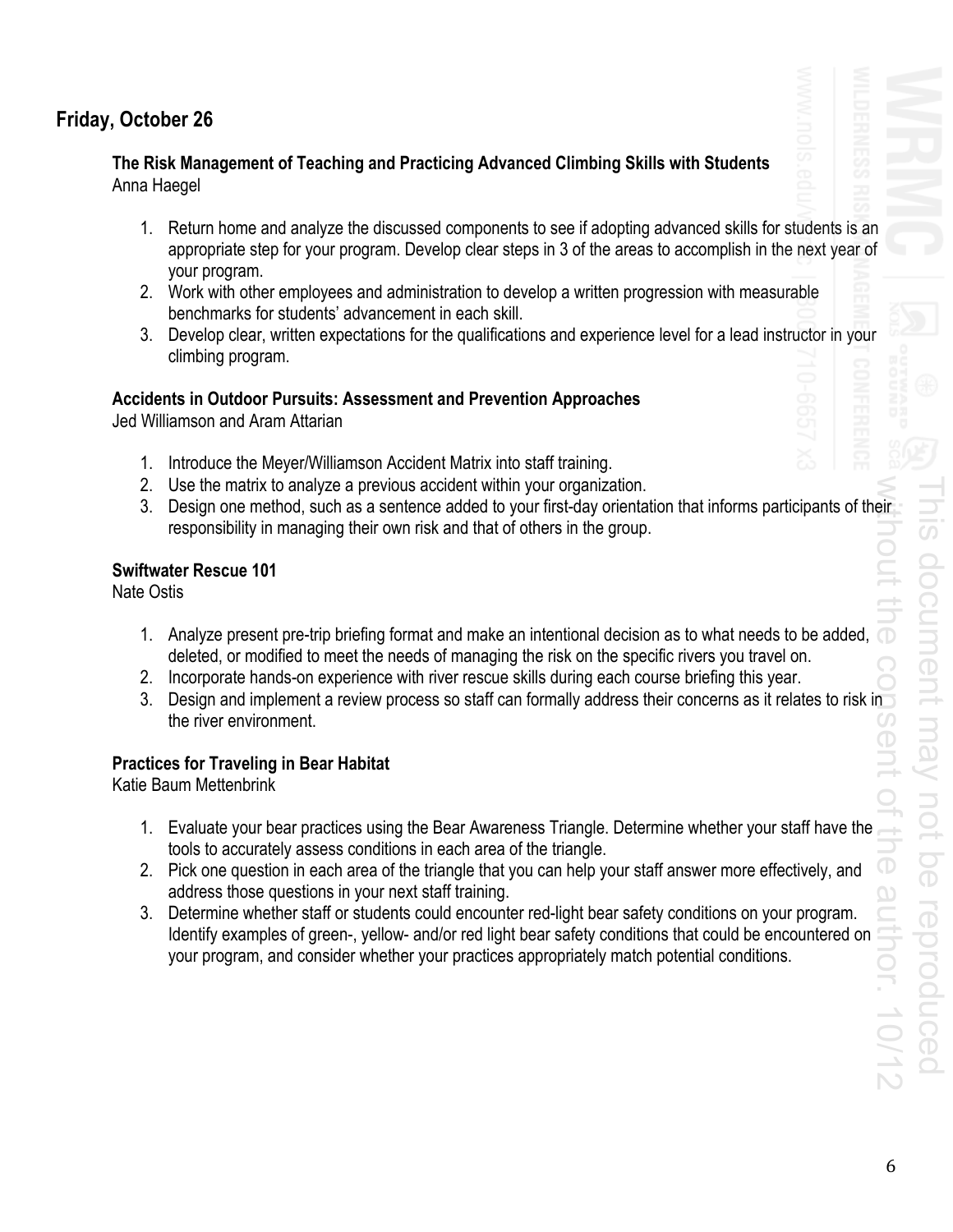## **LEGAL CONSIDERATIONS**

### **Thursday, October 25**

#### **Chose Words Carefully...What You Say Matters**  Wilma J. Gray

- 1. Train your employees to be thoughtful about their verbal and written communication, by thinking about what and how it could be later interpreted.
- 2. Include challenging verbal scenarios in your staff training programs to help people learn to speak precisely and appropriately.
- 3. Have your staff review examples of written and verbal communication with an eye towards legal exposure.

## **Setting the Table: Fundamental Legal Issues**

Catherine Hansen-Stamp

- 1. In your next staff training, reflect on how you can make 3 discrete changes in your program to address legal exposure, based on your notes from this session. Assign those tasks to your staff, and have them report back. Circle back, prioritize and repeat the process.
- 2. Secure experienced legal counsel who can assist you in understanding basic laws and legal doctrines in your jurisdiction that affect your operation. Begin with 3 discrete areas (for example, the law that impacts your participant agreement, ADA compliance and applicable inherent risks laws), or if you are able, have counsel address a brief, but more comprehensive coverage of applicable law.
- 3. Review the key program areas of exposure. Identify issues, assess them, and respond. Use your common sense - if you've got a problem, fix it before you do it.

#### **Essential Eligibility Criteria: A Risk Management Tool**

Janet Zeller and Catherine Hansen-Stamp

- 1. Arrange a short staff training or meeting to inform your staff about the importance of developing Essential Eligibility Criteria (EEC) and provide them with the telephone number and e-mail for their regional ADA Resource Center) office.
- 2. Select one activity your organization offers and develop EEC for that activity.
- 3. Distribute the newly developed EEC to your staff for feedback.

Note: You can repeat these last two steps until you have developed EEC for all of your organization's activities. You can then post the EEC for your organization on your website, with input, as appropriate, from your legal counsel.

#### **Top 10 General Dos and Don'ts to Avoid Liabilities**

Tracey Knutson

- 1. Use the specific list of these ten continuing and emerging liabilities to analyze whether these exposures affect their programs.
- 2. After analyzing whether any of these 10 emerging and continuing liabilities affect your programs, then make critical decisions (based on the results of the cases discussed) whether your program has appropriate insurance coverage's and/or prophylactic documents and practices in place to deflect legal liabilities.
- 3. Based on the first two action items, your program should be able to update and evolve their internal policies and procedures to stay current with existing trends/issues in legal liability.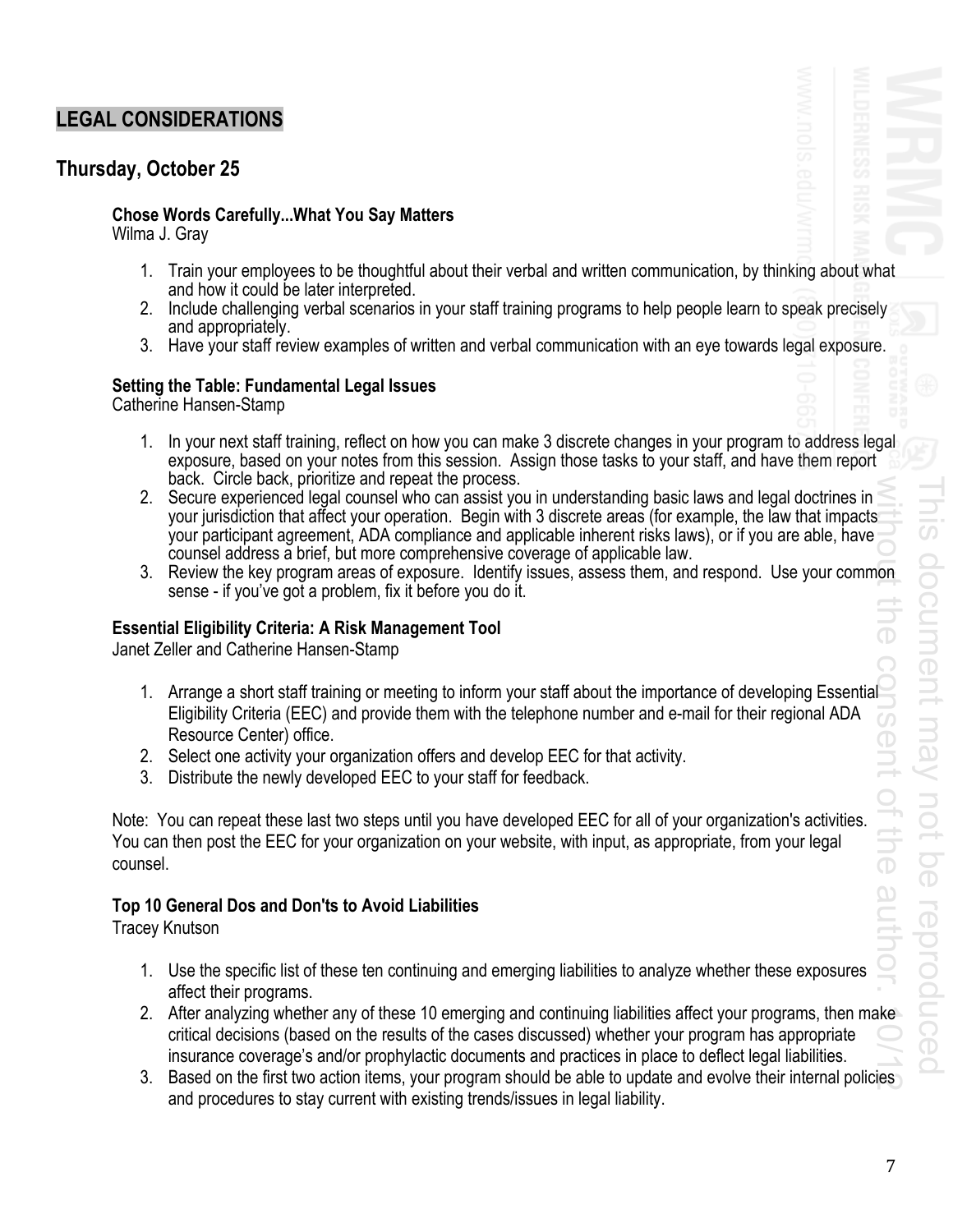## **Friday, October 26**

# **Should I Call My Lawyer? Responding to the Angry, Demanding Client**

Frances Mock

- 1. Inform staff about the legal standard needed to expel students, whether you can search students' possession without their consent, and when you need to notify the police.
- 2. Consider types and amount of financial support you could offer to the family of an injured participant.
- 3. Inform staff about the urgency of responding to a Summons and Complaint (a lawsuit).

### **Insurance Survival Tactics in 2012 -2013**

Mike Lucas

- 1. Share with a co-worker one new understanding of how the insurance marketplace works and how to navigate it.
- 2. Sit down with your insurance agent, and customize the program design provided to your organization's risk profile and financial tolerance for loss.
- 3. Choose one of the provided "Top 10 things your organization can do to improve insurability and control premiums", and implement it.

### **New Developments in Participant Agreements**

Reb Gregg

- 1. Consult with your local attorney regarding the adequacy of your document.
- 2. Confer with staff regarding the clarity and accuracy of the document, particularly the description of activities and risks.
- 3. Compare the terms of your Participant Agreement with other organization literature, for consistency.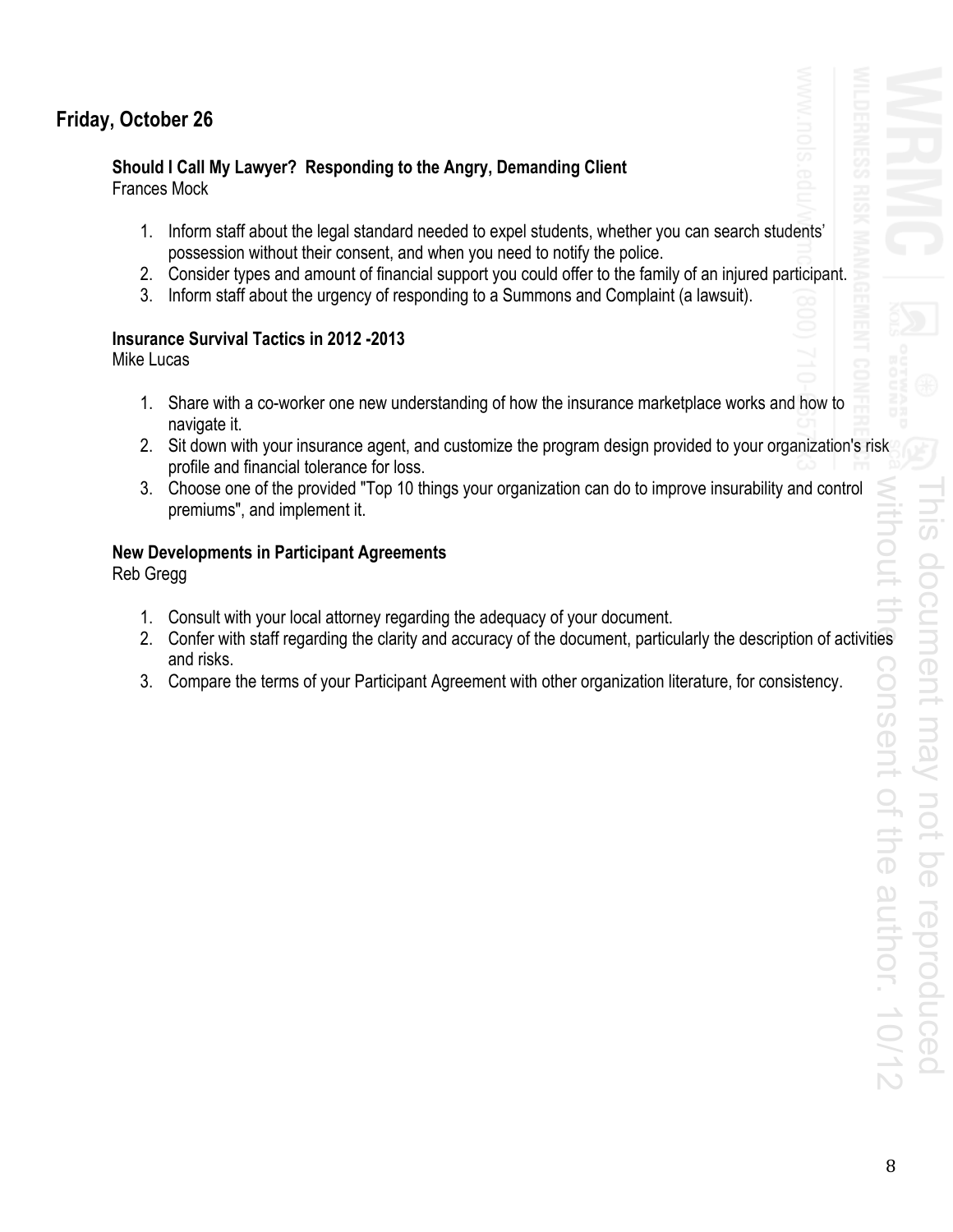## **EMERGENCY PLANNING & CRISIS RESPONSE**

## **Thursday, October 25**

#### **Crisis Management: A Preplan in Action**

Drew Leemon

- 1. Build or utilize a simple template to develop a crisis management plan.
- 2. Identify key players in your organization who will be involved with crisis management and assign roles and responsibilities.
- 3. Run a crisis drill to determine current areas of strength and areas that need improvement in your organization's existing crisis response capabilities.

### **Field Emergency Decision-Making**

Deb Ajango

- 1. Create a realistic and intense simulation that forces participants to experience stress, to perform under stress, and to make difficult decisions while under stress.
- 2. Develop guidelines or a template for giving feedback to staff that incorporates methods proven effective for improving learning and performance.
- 3. Create a usable and effective checklist that can help guide employees through a field emergency.

### **Who Gets to Know What? Writing and Sharing Your Investigation Report**

Frances Mock and Drew Leemon

- 1. Discuss policy for whether or when you will conduct an internal investigation.
- 2. Practice investigating and writing up less significant incidents.
- 3. Discuss your philosophy for sharing information with leadership, your attorney, and your insurers.
- 4. Confer with counsel about the legal implications of your internal report.

#### **Intellectual Risk: The Risk of New and Different Ideas**

Jason Luthy

- 1. During your next staff training, identify components in your curriculum which pose intellectual risk for your participants.
- 2. When facilitating, assess each type of risk and the "total risk" being experienced by your participants.
- 3. Compare the experienced risk to your intended outcomes.

## **Friday, October 26**

# **Risk Management: The Traumatic Aftermath**

Will Marling

As an introduction to area of crisis response and intervention:

- 1. To identify emotional needs after a critical incident, risk managers should diagram the emotional impact to determine priorities.
- 2. To equip team leaders with skills to support victims, risk managers should introduce crisis intervention checklists to team leaders during training.
- 3. To promote physical and emotional health, risk managers should follow a self-care checklist with every managed incident.